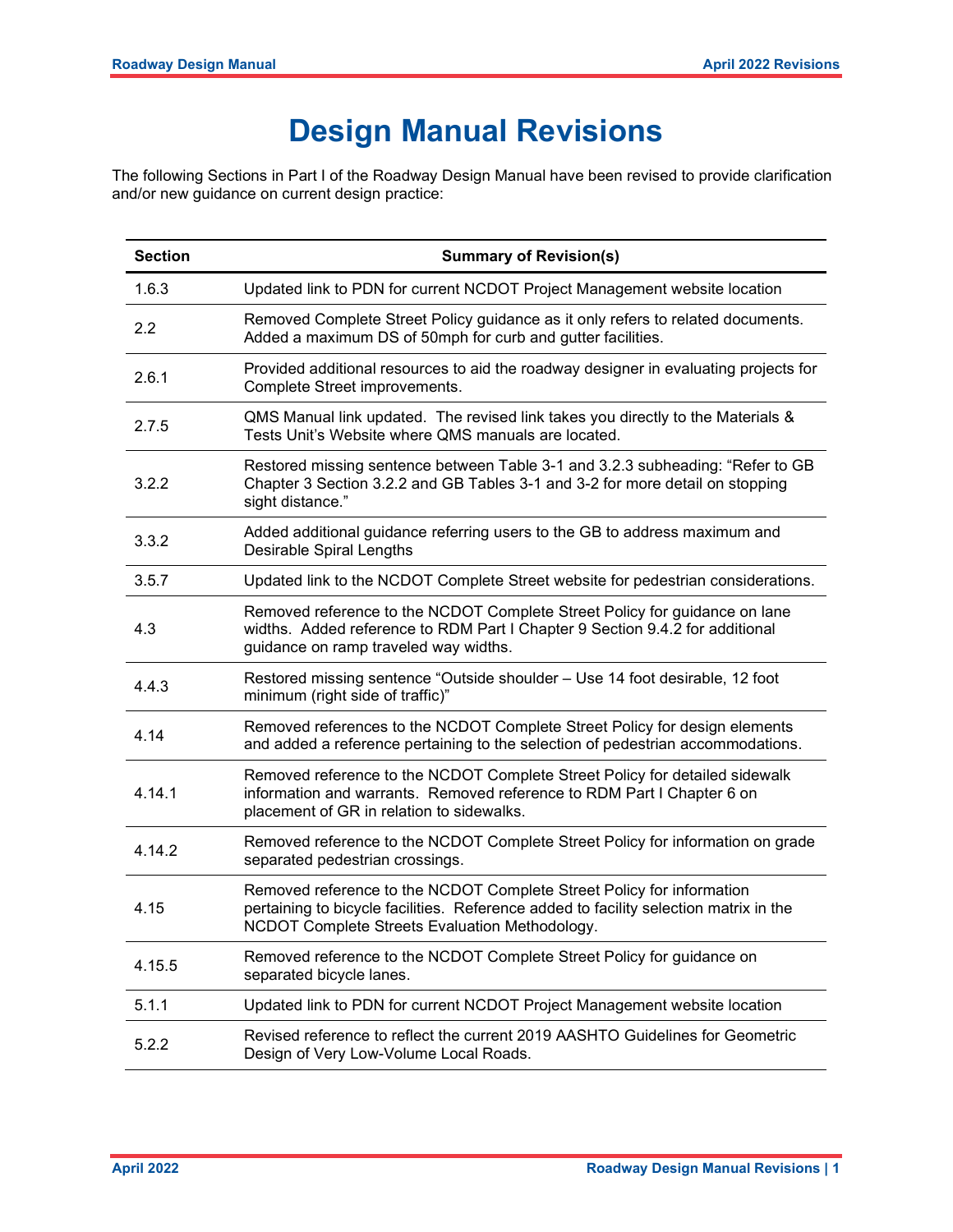| <b>Section</b> | <b>Summary of Revision(s)</b>                                                                                                                                                                                                                                    |
|----------------|------------------------------------------------------------------------------------------------------------------------------------------------------------------------------------------------------------------------------------------------------------------|
| 5.3.3.1        | Removed reference to the NCDOT Complete Street Policy for guidance pertaining to<br>lateral offsets on structures.                                                                                                                                               |
| 5.3.4.2        | Added / updated references to the NCDOT SMU Manual for superstructure depths<br>related to I-Beams and Prestressed Girders.                                                                                                                                      |
| 5.4            | Removed reference to the NCDOT Complete Street Policy for guidance on<br>multimodal facilities.                                                                                                                                                                  |
| 6.2.2.1        | Added new content pertaining to Fill Slope Warrants.                                                                                                                                                                                                             |
| 6.3.1          | Added the steepest slope that guardrail can be placed.                                                                                                                                                                                                           |
| 6.3.3          | Revised Section title to include both Approach and Trailing End of Fill Slope<br>Warrants.                                                                                                                                                                       |
| 6.7            | Added RDM reference for clarity.                                                                                                                                                                                                                                 |
| 6.8            | Added the steepest slope that guardrail can be placed.                                                                                                                                                                                                           |
| 8.5            | NC General Statute does not allow a WB-67 design vehicle, content revised to follow<br>NC State laws reflecting a WB-62 and WB-62FL design vehicles.                                                                                                             |
| 8.10.4         | Revised text to refer to that of a WB-62FL in lieu of a modified WB-62. Also,<br>referenced the WB-62 and then WB-62FL as the recommended vehicle for use in<br>NC.                                                                                              |
| 8.11.3         | Revised reference to GB Chapter 9.11.4                                                                                                                                                                                                                           |
| 10.4.2.4       | Revised content to clarify business / private development vs. residential driveway<br>treatments. Further clarification surrounding minimum driveway widths for concrete<br>driveways in curb and gutter facilities. NCDOT Roadway Standards reference<br>added. |

The following Sections in Part II of the Roadway Design Manual have been revised to provide clarification and/or new guidance on current design practice:

| <b>Section</b> | <b>Summary of Revision(s)</b>                                                                                                                             |
|----------------|-----------------------------------------------------------------------------------------------------------------------------------------------------------|
| 1.2            | Updated link to PDN for current NCDOT Project Management website location;<br>removed reference to PDN on Integrated Project Delivery website             |
| 21             | Revised content regarding the stationing of mainline alignments to read "from bottom"<br>to top (south to north)". Added guidance for -Y- Line stationing |
| 3.1            | Updated link to PDN for current NCDOT Project Management website location                                                                                 |
| 3.2            | Updated guidance to require logo to include the firm name, address, and license<br>number.                                                                |
| 3.2.8          | Reference added to the Standard Certification Requirements (21 NCAC 56.1103(c))                                                                           |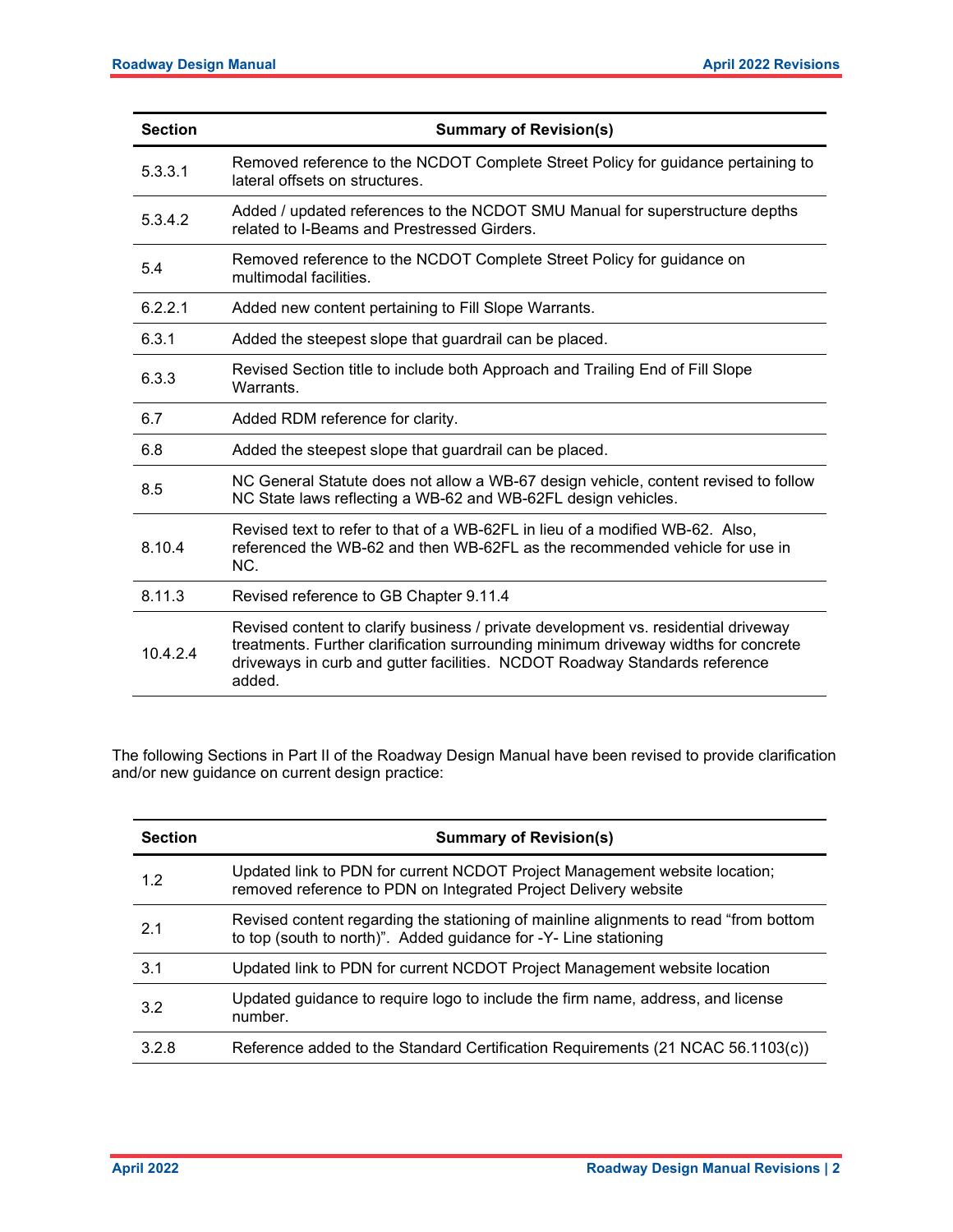| <b>Section</b> | <b>Summary of Revision(s)</b>                                                                                                                                                                                                                                               |
|----------------|-----------------------------------------------------------------------------------------------------------------------------------------------------------------------------------------------------------------------------------------------------------------------------|
| 3.5.1          | Added new content clarifying the use of an inset or graphic cell for the typical<br>sections which require aggregate subgrade. Also included in this revision are<br>pavement schedule changes when aggregate subgrade is required.                                         |
| 3.5.2          | Updated link to PDN for current NCDOT Project Management website location.                                                                                                                                                                                                  |
| 3.8.2          | Added new content reflecting undercut excavation to be shown on profile sheets<br>when specified in the Geotechnical Recommendations. Also added a note that<br>shallow undercut is not to be shown on profile sheets.                                                      |
| 3.9.2          | Added a clarifying note giving the Division the ability to modify the note which<br>appears on the first cross section summary sheet or the first cross section template<br>sheet when the lump sum grading pay item is not included in the final construction<br>estimate. |
| 3.10           | Added a hyperlink for accessing the checklist for Coordination of Roadway and<br>Structure Plans. Removed duplicate reference pertaining to Section 200 Letter from<br>the Right of Way Unit.                                                                               |
| 4.1            | Updated link to PDN for current NCDOT Project Management website location;<br>removed reference to PDN on Integrated Project Delivery website.                                                                                                                              |
| 5.2            | Updated link to PDN for current NCDOT Project Management website location.                                                                                                                                                                                                  |
| 5.4.1.1        | Added Clarification statement in applying shrinkage factors to weathered rock. Also<br>provided additional information on when it's appropriate to use a swell factor and<br>shrinkage factors.                                                                             |
| 5.4.5.3        | Revised content refers to the usage of details in lieu of standards to obtain the<br>special detail for 25foot clear span guardrail.                                                                                                                                        |
| 5.4.5.5        | Added new content from the legacy roadway design manual for guardrail anchor<br>deductions.                                                                                                                                                                                 |
| 5.4.8.1        | Added new content to provide roadway designer with some basic information to<br>estimate quantities for Rip Rap provided hydraulics has not yet provided quantities<br>as is the case in early stages of design.                                                            |
| 5.4.10         | Added new clarifying content (incl. subsections) related to structures and what the<br>roadway designer's responsibility or involvement is with regards to retaining walls<br>and sound / noise barrier walls for estimating.                                               |
| 5.4.11         | Added new content to provide guidance on combining the hydraulic and roadside<br>environmental engineers PSRM quantities.                                                                                                                                                   |
| 7.7.3          | Added clarification statement that crash rate comparisons are not typically needed on<br>bridge replacement projects.                                                                                                                                                       |

The following Part I Roadway Design Manual Tables have been revised:

| Table   | <b>Summary of Revision(s)</b>                                                                   |
|---------|-------------------------------------------------------------------------------------------------|
| $2 - 1$ | Restored missing table note "Source: 2008 FHWA Pedestrian Safety Guide for<br>Transit Agencies" |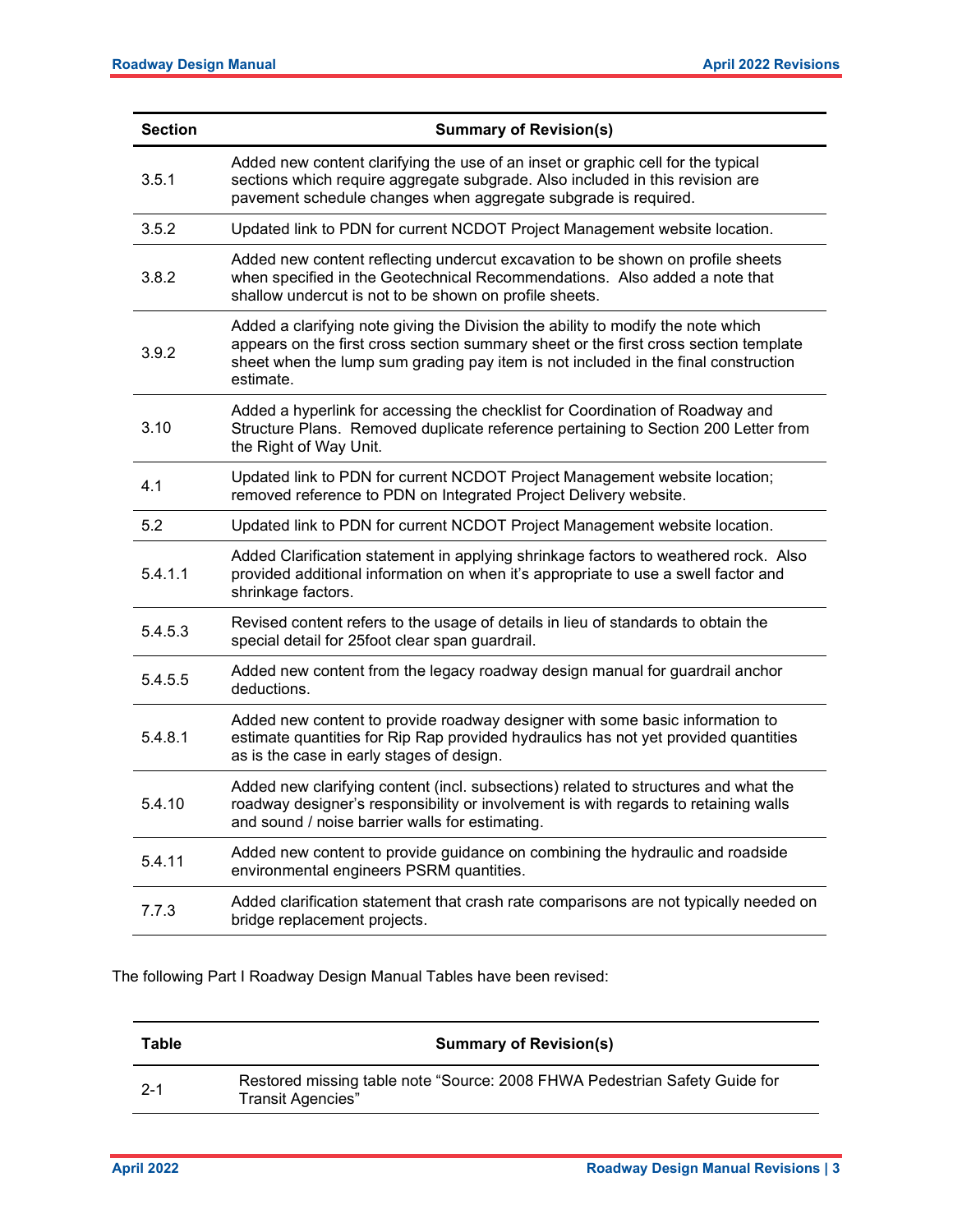| Table   | <b>Summary of Revision(s)</b>                                                                                                                                                                                                                                                                                                         |
|---------|---------------------------------------------------------------------------------------------------------------------------------------------------------------------------------------------------------------------------------------------------------------------------------------------------------------------------------------|
| $3 - 2$ | Revised note "c" to correct reference to GB Chapter 7 in lieu of Chapter 3.<br>Restored missing table note "b. Preferably, usable shoulders on arterials in rural<br>areas should be paved; however, where volumes are low or a narrow section is<br>needed to reduce construction effects, the paved shoulder width may be a minimum |
|         | of 2 feet provided bicycle use is not intended to be accommodated on the shoulder."                                                                                                                                                                                                                                                   |
| $3 - 3$ | Restored missing table note "b. Consider using lane width of 24 feet where<br>substantial truck volumes are present or agricultural equipment frequently use the<br>road. "b Consider using traveled way width of 24 feet where substantial truck<br>volumes are present or agricultural equipment frequently uses the road."         |
| $3 - 4$ | Restored missing table note "b. Consider using lane width of 24 feet where<br>substantial truck volumes are present or agricultural equipment frequently use the<br>road. "b Consider using traveled way width of 24 feet where substantial truck<br>volumes are present or agricultural equipment frequently uses the road."         |
| $3-5$   | Restored missing table note "1. Refer to GB Chapter 3 Section 3.3.5 for particular<br>design superelevation tables the designer should use."                                                                                                                                                                                          |
| $4 - 5$ | Revised note "c" to replace references to the GB with the RDG.                                                                                                                                                                                                                                                                        |
| $6 - 1$ | Revised reference to guidelines for "Embankment" obstacles (RDG Figure 5-1<br>revised to RDG Figure 5-1(b)).                                                                                                                                                                                                                          |

The following Part II Roadway Design Manual Tables have been revised:

| Table   | <b>Summary of Revision(s)</b>                                                                    |
|---------|--------------------------------------------------------------------------------------------------|
| $3-2$   | Revised code letter L to be that of "Stabilizer aggregate" in lieu of "Stabilized"<br>subgrade". |
| $5 - 2$ | Added a table reflecting guardrail anchor deductions.                                            |

The following Part I Roadway Design Manual Figures have been revised:

| <b>Figure</b> | <b>Summary of Revision(s)</b>                                                                                                                                                                                                    |
|---------------|----------------------------------------------------------------------------------------------------------------------------------------------------------------------------------------------------------------------------------|
| $2 - 1$       | Restored missing figure note: "Note: The percentages above reflect only adults<br>who have stated an interest in bicycling."                                                                                                     |
| $2 - 4$       | Restored missing figure note: "Note: The detail above serves as an example of<br>what a roadway designer may receive from the Pavement Design Unit upon being<br>notified that shoulder drains should be included in the plans." |
| $8-3$         | Added note 5 which identifies a maximum taper length of 180 feet. This allows for<br>a variable taper in lieu of the required 6:1, so as not to exceed 180 feet in length.                                                       |